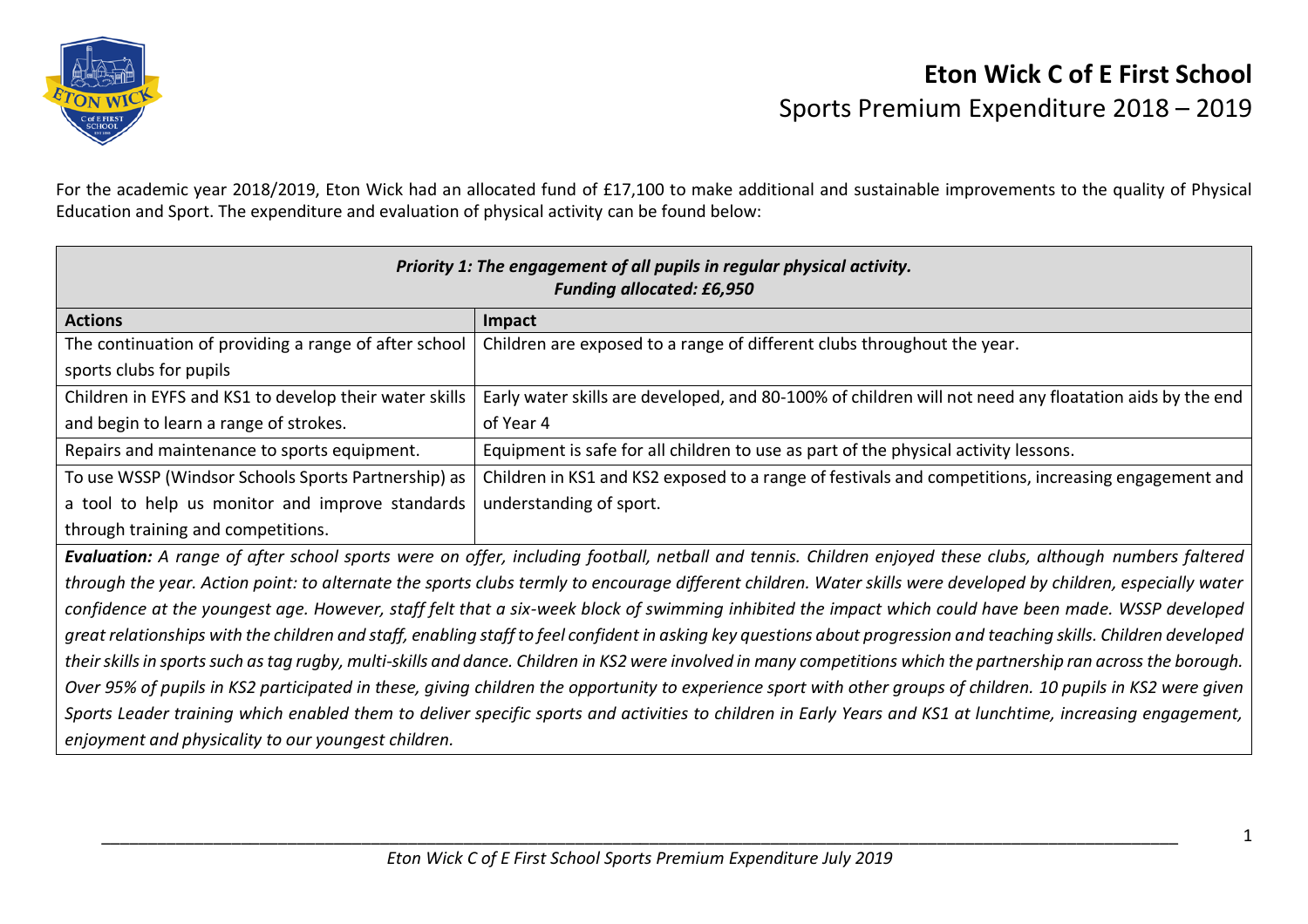## *Priority 2: The profile of Physical Education, School Sport and Physical Activity is raised across the school as a tool for whole school improvement. Funding allocated: £6,150*

| <b>Actions</b>                                                                                                                                          | Impact                                                                                             |  |
|---------------------------------------------------------------------------------------------------------------------------------------------------------|----------------------------------------------------------------------------------------------------|--|
| PE lead to attend PLT days; teacher to feed back to all                                                                                                 | All staff are aware of new strategies and are teaching children within their PE sessions. Children |  |
| colleagues.                                                                                                                                             | exposed to high quality teaching.                                                                  |  |
| Professional development opportunities for teachers                                                                                                     | Children in KS1 and KS2 exposed to a range of festivals and competitions, increasing engagement    |  |
| by using a sports coach to work alongside the class                                                                                                     | and understanding of sport.                                                                        |  |
| teacher and after school club one day per week                                                                                                          |                                                                                                    |  |
| introducing new activities to encourage more pupils                                                                                                     |                                                                                                    |  |
| to take up sport.                                                                                                                                       |                                                                                                    |  |
| Sports coach to deliver after school sports to KS1 and                                                                                                  | Children are exposed to a wider variety of sessions, encouraging them to be active and try out new |  |
| KS2. Different year group and sport per half term.                                                                                                      | sports.                                                                                            |  |
| Evaluation: Physical Education leader attended PLT sessions and was able to disseminate some of this information to staff. More time should be given to |                                                                                                    |  |
| professional development meetings on physical education, linking with health and wellbeing. A whole school intervention to be implemented for the       |                                                                                                    |  |
| forthcoming academic year. Children enjoyed the after school coached sessions offered and were well attended. Some children attended the clubs who      |                                                                                                    |  |

*wouldn't usually choose to attend.*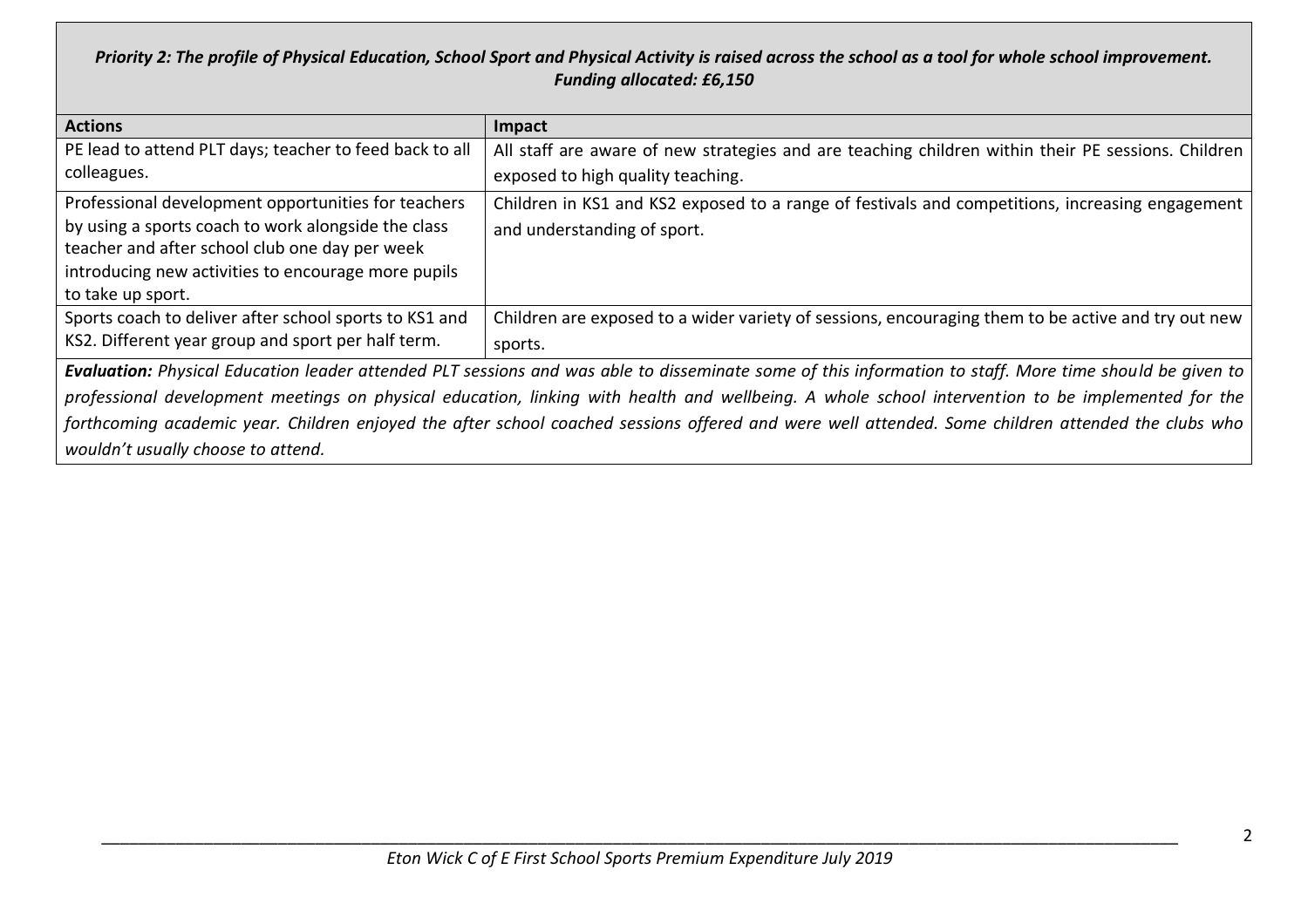## *Priority 3: Increased confidence, knowledge and skills of all staff in teaching PE and sport Funding allocated: £1,000* **Actions Impact** PLT days (Primary Leadership Training) PE lead to be kept up to date with statutory requirements, as well as new initiatives, and planning ideas. Information to be cascaded to all staff, increasing knowledge.

*Evaluation: PE leader attended all training sessions throughout the year, and was given the tools and support to enable her to collect evidence of physical education and sport throughout the school. As a result of all interventions put in place, we achieved the Gold Sports Mark for 2018/2019*

| Priority 4: Broader experience of a range of sports and activities offered to all pupils<br><b>Funding expenditure: £2000</b>               |                                                                                                                                                         |  |
|---------------------------------------------------------------------------------------------------------------------------------------------|---------------------------------------------------------------------------------------------------------------------------------------------------------|--|
| <b>Actions</b>                                                                                                                              | Impact                                                                                                                                                  |  |
| $Top$ – up cost to enhance the curriculum swimming for<br>Reception and KS1.                                                                | By the end of KS1, children to have increased water confidence. By the end of Year 4, 100% of<br>children to swim without any floatation aids.          |  |
| A range of after school clubs offered by a range of<br>providers and staff, including kick boxing, netball,<br>rounders, football and dance | Children are exposed to a range of fun exercise activities (which they may not associate with<br>exercising). Increased engagement, and clubs are full. |  |
|                                                                                                                                             | Evaluation: The cost of swimming has not had the desired effect on outcomes and impact. The decision has been made to alter the way that we deliver     |  |
| swimming within year groups: giving 3/5 classes a full term of provision to enhance impact in the coming year.                              |                                                                                                                                                         |  |